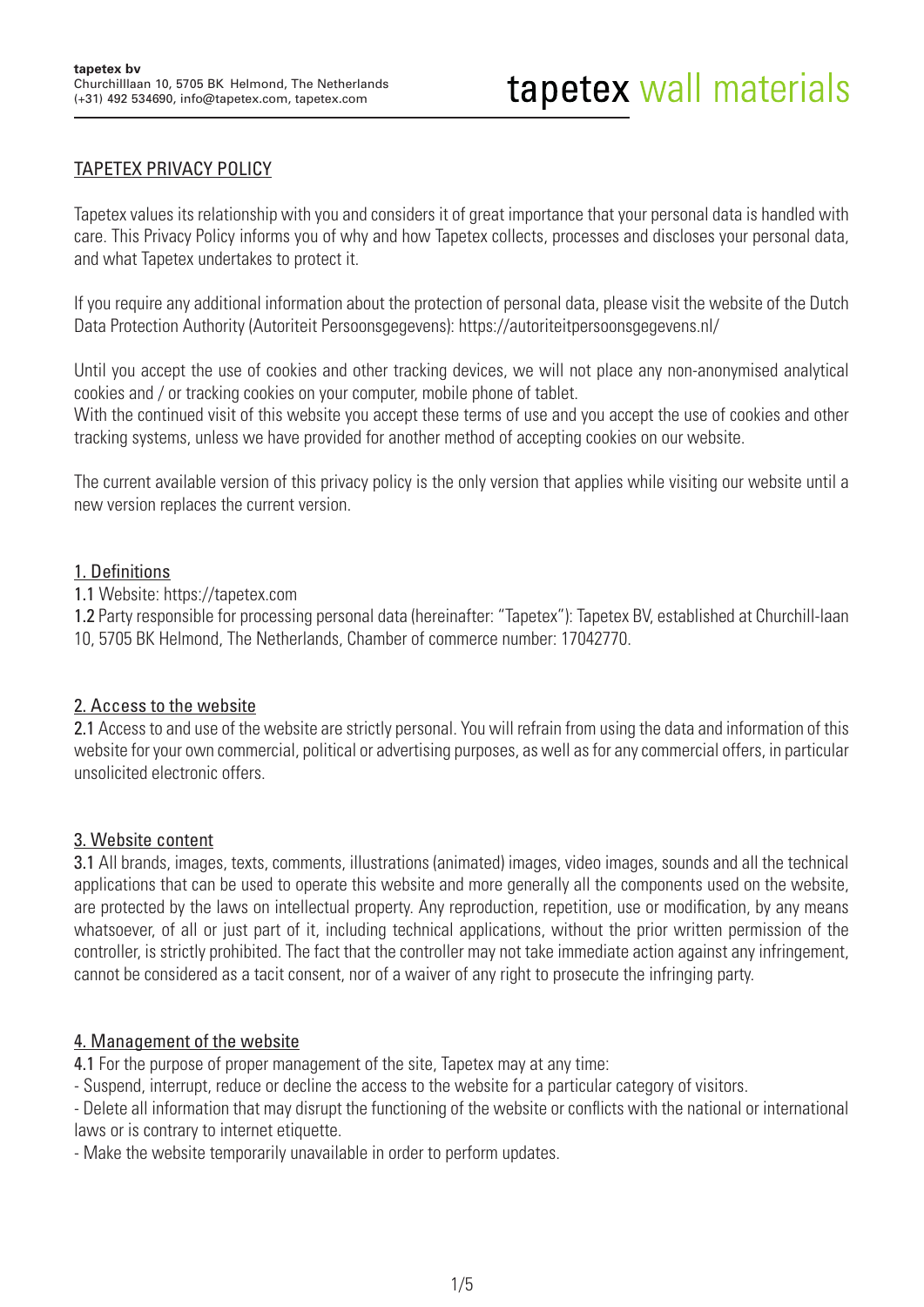# 5. Responsibilities

5.1 Tapetex is not liable for any failure, disturbances or interruptions in the functioning of the website, causing the (temporary) inaccessibility of the website or of any of its functionalities. You, yourself, are responsible for the way you seek connection to our website. You need to take all appropriate steps to protect your equipment and data against hazards such as virus attacks on the internet. Furthermore, you are responsible for which websites you visit and what information you seek.

5.2 Tapetex is not liable for any legal proceedings taken against you:

- Because of the use of the website or services accessible via the internet.

- For violating the terms of this privacy policy.

5.3 Tapetex is not liable for any damages that incur to your or third parties or your equipment, as a result of your connection to or use of the website and you will refrain from any subsequent (legal) action against Tapetex. 5.4 If Tapetex is involved in a dispute because of your (ab)use of this website, will Tapetex be entitled to (re)claim all subsequent damages from you.

### 6. Collection of data

6.1 Your personal data will be collected by Tapetex.

6.2 Personal data means any information relating to an identified or identifiable natural person ("data subject"). 6.3 An identifiable natural person is one who can be identified, directly or indirectly, in particular by reference to an identifier such as a name, an identification number, location data, an online identifier or to one or more factors specific to the physical, physiological, genetic, mental, economic, cultural or social identity of that natural person. 6.4 The personal data that are collected on the website are used mainly by Tapetex in order to maintain a (commercial) relationship with you and if applicable in order to process you orders. They are recorded in an (electronic) register.

# 7. Your rights regarding information

7.1 Pursuant to article 13 paragraph 2 sub b GDPR each data subject had the right to information on and access to, and rectification, erasure and restriction of processing of this personal data, as well as the right to object the processing and the right to data portability.

7.2 You can exercise these rights by contacting as at: info@tapetex.com

7.3 Each request must be accompanied by a copy of a valid ID, on which you put your signature and the state of address where we can contact you.

7.4 Within one month of the submitted request, you will receive an answer from us.

**7.5** Depending on the complexity and the number of the requests this period may be extended to two months.

# 8. Legal obligations

8.1 In case of infringement of any law or regulation, of which a visitor is suspected and for which the authorities, after which these personal data do not fall anymore under the protection of the provisions of this Privacy policy. 8.2 If any information is necessary in order to obtain access to certain features of the website, Tapetex will indicate the mandatory nature of this information when requesting these data.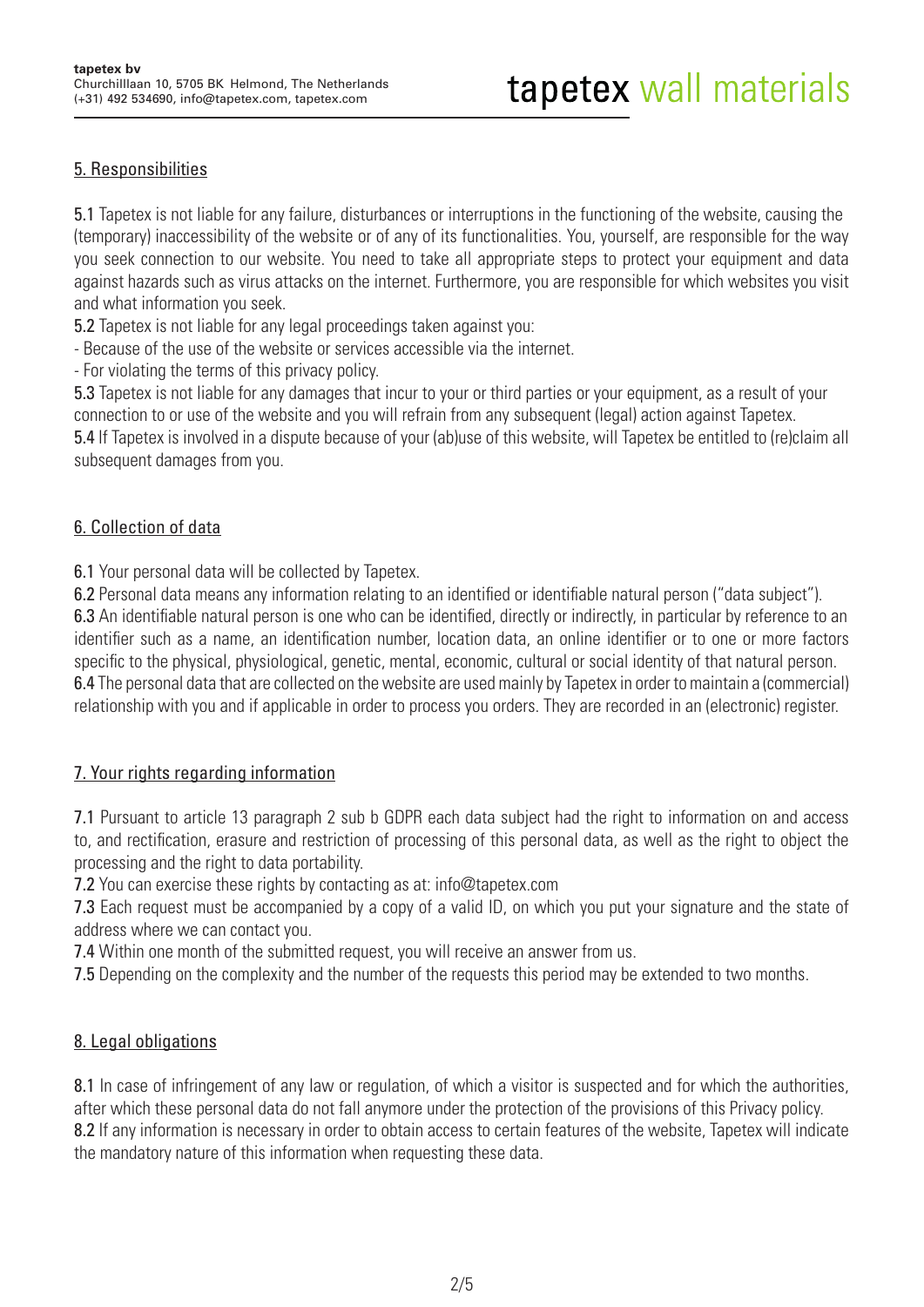### 9. Collected data and commercial offers

9.1 You may receive commercial offers from Tapetex. If you do not wish to receive them (anymore), please send us an email to the following address: info@tapetex.com

9.2 Your personal data will not be used by our partners for commercial purposes.

9.3 If you encounter any personal data from other data subjects while visiting our website, you are to refrain from collection, any unauthorized use or any other act that constitutes an infringement of the privacy of the data subject(s) in question. Tapetex is not responsible in these circumstances.

### 10. Data retention

The collected data are used and retained for the duration determined by law.

# 11. Cookies

11.1 A cookie is a small text file placed on the hard drive of your electronic device upon visiting our website. A cookie contains data so you can be recognized as a visitor when you are visiting our website. It enables us to your needs and it facilitates you to log in on our website. When you visit our website, we inform you about the use of cookies. By continuing to use our website you accept this use, unless we ask permission by other means. Your consent is valid for a period of thirteen months.

11.2 We use the following types of cookies on our website:

- Functional cookies: like session cookies to collection session information.

- Anonymised Analytic cookies: to obtain information regarding the visits to our website, like numbers of visitors, popular pages and topics. In this way we can adjust our communication and information to the needs of our visitors.

- Tracking cookies: like advertising cookies that are intended to show relevant advertisements. By using these cookies we may deduce your personal interests. Thus (other) organizations may show you targeted advertisements when you visit their website. Tracking cookies make profiling possible and treat categories of people differently when targeting advertisements. Tracking cookies usually process personal data.

11.3 Specifically, we use the following cookies on our website:

- Anonymised Google Analytics (analytical cookies
- Google Analytics (analytical cookies)
- Facebook (tracking cookies)

11.4 When you visit our website, cookies from Tapetex and / or third parties may be installed on your equipment.

11.5 For more information about using, managing and deleting cookies for each electronic device, we invite you to consult the following link:

https://autoriteitpersoonsgegevens.nl/nl/onderwerpen/internet-telefoon-tv-en-post/cookies#faq

### 12. Imagery and products offered

You cannot derive any rights from the imagery that accompanies any offered product on our website.

### 13. Applicable Law

These conditions are governed by Dutch law. The court in the district where Tapetex has its place of business has the sole jurisdiction if any dispute regarding these conditions may arise, save when a legal exception applies.

### 14. Contact

For questions, product information of information about the website itself, please contact: Info@tapetex.com or Churchill-laan 10, 5705 BK Helmond, The Netherlands, or +31 (0) 492 534 690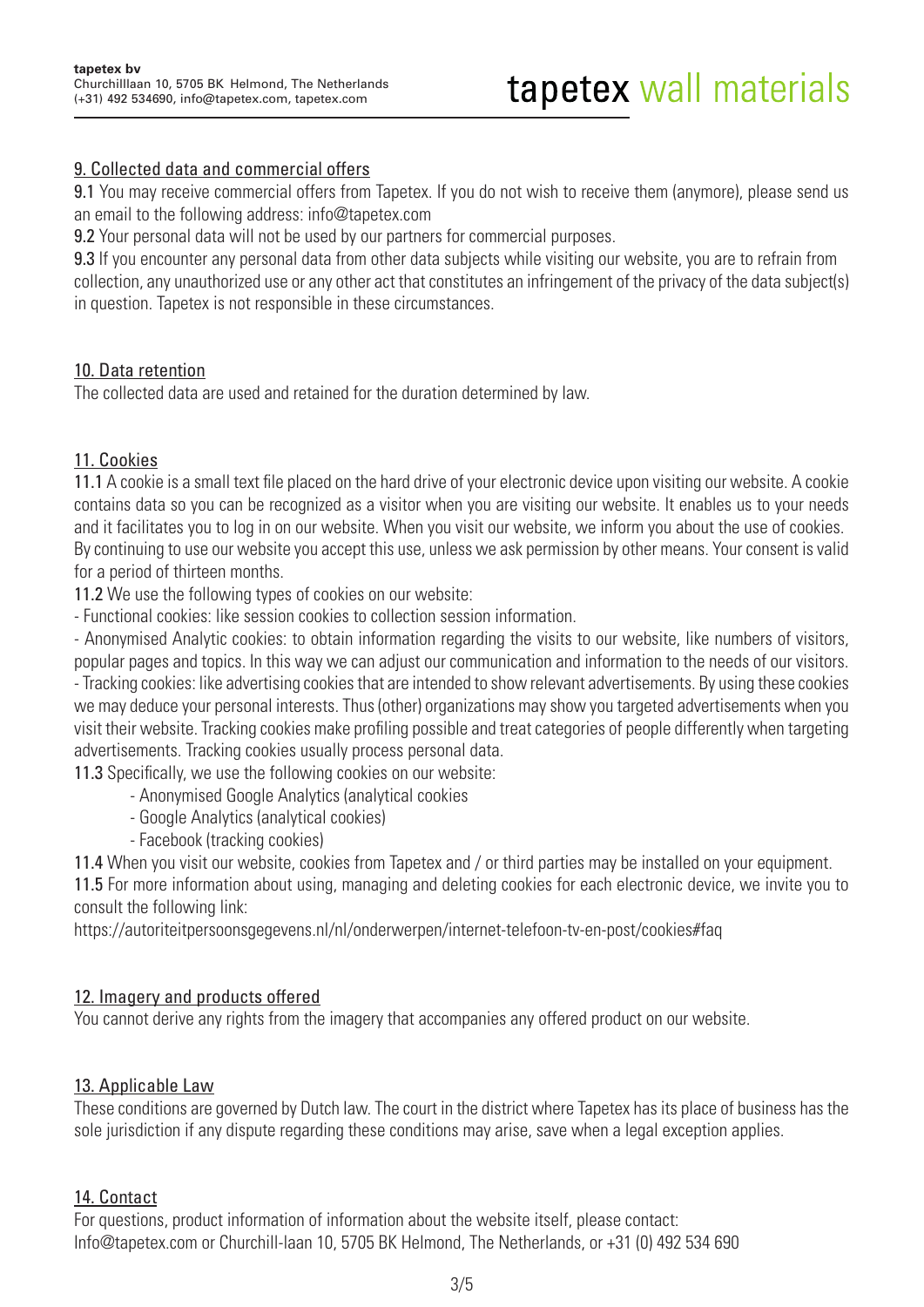### TAPETEX USE OF COOKIES

#### 1. The use of cookies

https://tapetex.com uses cookies. A cookie is a small file that is sent along with pages from this website and / or Flash applications and stored by your browser on the hard drive of your computer, mobile phone, smartwatch or tablet. The information stored therein can be sent back to our servers on a subsequent visit.

The use of cookies is of great importance for the smooth running of our website, but also cookies of which you do not immediately see the effect are very important. Thanks to the (anonymous) input from visitors, we can improve the use of the website and make it more user-friendly.

#### 2. Permission for the use of cookies

Your permission is required for the use of certain cookies. No permission is required for the cookies we use. We do this by means of a so-called cookie banner.

#### 3. Type of cookies and their objectives

We use the following types of cookies:

-Functional cookies: These allow us to operate the website better and they make our website more user-friendly for the visitor.

- Anonymised analytical cookies: These ensure that an anonymous cookie is generated every time you visit a website. These cookies know whether you have visited the site before or not. Only on the first visit, a cookie is created and on subsequent visits the existing cookie is used. This cookie is only for statistical purposes. For example, the following data can be collected:

- The number of unique visitors
- How often users visit the site
- Which pages users view
- How long users view a certain page
- On which page visitors leave the site

- Analytical cookies: these ensure that every time you visit a website a cookie is generated. These cookies know whether you have visited the site before or not. Only on the first visit a cookie is created and on subsequent visits the existing cookie is used. This cookie is only statistical purposes. This way data may be collected such as:

- The specific pages you've viewed
- How long you stayed on a particular page
- On which page you left the site

- Personal tracking cookies: these allow us to learn that besides our website have also visited the relevant other website(s) from our network. The resulting profile is not linked to your name, address and the like, but only serves to match advertisements to your profile, so that they are as relevant as possible to you. We ask your permission for these cookies. These cookies are therefore not placed without your permission.

- Tracking cookies from others: these keep track of the pages you visit on the internet in order to build your personal profile. This profile is not linked to your name, address, email-address and the like as known to us, but only serves to match advertisements to your profile so that they are as relevant as possible to you. We ask your permission for these cookies. These cookies are therefore not placed without your permission.